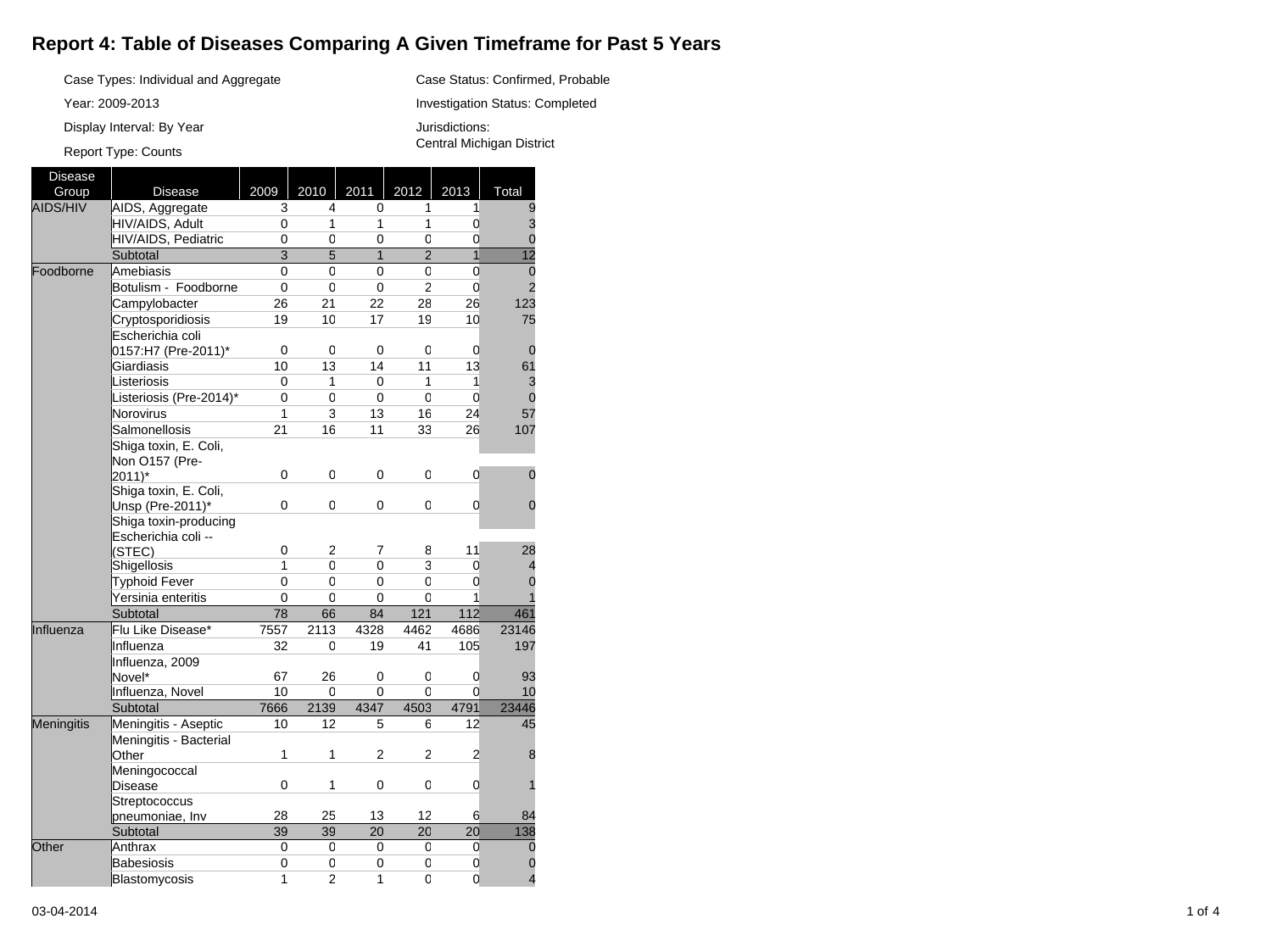| <b>Disease</b> |                         |                         |      |      |              |                |                |
|----------------|-------------------------|-------------------------|------|------|--------------|----------------|----------------|
| Group          | <b>Disease</b>          | 2009                    | 2010 | 2011 | 2012         | 2013           | Total          |
| Other          | Botulism - Infant       | 0                       | 0    | 0    | 0            | 0              | 0              |
|                | Botulism - Other        | 0                       | 0    | 0    | 0            | 0              | $\mathbf 0$    |
|                | <b>Brucellosis</b>      | 0                       | 0    | 0    | 0            | 0              | $\mathbf{0}$   |
|                | Cholera                 | 0                       | 0    | 0    | 0            | 0              | 0              |
|                | Coccidioidomycosis      | 0                       | 2    | 0    | 4            | 0              | 6              |
|                | Creutzfeldt-Jakob       |                         |      |      |              |                |                |
|                | Disease                 | 0                       | 0    | 0    | 0            | 0              | $\mathbf 0$    |
|                | Cryptococcosis          | 0                       | 0    | 0    | 0            | $\overline{c}$ | $\overline{a}$ |
|                | Cyclosporiasis          | 0                       | 0    | 0    | 0            | $\mathbf 0$    | 0              |
|                | Encephalitis, Post      |                         |      |      |              |                |                |
|                | Chickenpox              | 0                       | 0    | 0    | 0            | 0              | 0              |
|                | Encephalitis, Post      |                         |      |      |              |                |                |
|                | Mumps                   | 0                       | 0    | 0    | 0            | 0              | 0              |
|                | Encephalitis, Post      |                         |      |      |              |                |                |
|                | Other                   | 0                       | 0    | 1    | 0            | 0              |                |
|                | Encephalitis, Primary   | 1                       | 0    | 1    | 0            | 0              | 2              |
|                | Gastrointestinal        |                         |      |      |              |                |                |
|                | <b>Illness</b>          | 0                       | 672  | 1406 | 2108         | 1225           | 5411           |
|                | Guillain-Barre          |                         |      |      |              |                |                |
|                | Svndrome                | $\overline{\mathbf{c}}$ | 3    | 3    | 3            | 2              | 13             |
|                | Hantavirus              | 0                       | 0    | 0    | 0            | 0              | 0              |
|                | Hantavirus, Other       | 0                       | 0    | 0    | 0            | 0              | 0              |
|                | Hantavirus,             |                         |      |      |              |                |                |
|                | Pulmonary               | 0                       | 0    | 0    | 0            | 0              | 0              |
|                | Head Lice               | 10                      | 26   | 24   | 15           | 14             | 89             |
|                | <b>Hemolytic Uremic</b> |                         |      |      |              |                |                |
|                | Syndrome                | 0                       | 0    | 0    | 0            | 0              | 0              |
|                | Hemorrhagic Fever       | 0                       | 0    | 0    | 0            | 0              | 0              |
|                | Hepatitis -             |                         |      |      |              |                |                |
|                | Unspecified             | 0                       | 0    | 0    | 0            | 0              | 0              |
|                | Histoplasmosis          | $\mathbf{1}$            | 10   | 12   | 7            | 6              | 36             |
|                | Kawasaki                | 0                       | 0    | 1    | 0            | 0              | 1              |
|                | Legionellosis           | 0                       | 1    | 1    | 2            | 1              |                |
|                | Leprosy                 | 0                       | 0    | 0    | 0            | 0              | $\frac{5}{0}$  |
|                | Leptospirosis           | 0                       | 0    | 0    | 0            | 0              | $\mathbf{0}$   |
|                |                         |                         |      |      |              |                |                |
|                | Melioidosis             | 0                       | 0    | 0    | 0            | 0              | $\mathbf{0}$   |
|                | Plague                  | 0                       | 0    | 0    | 0            | 0              | $\mathbf{0}$   |
|                | Psittacosis             | 0                       | 0    | 0    | 0            | $\mathbf 0$    | $\mathbf{0}$   |
|                | Q Fever Acute           | 0                       | 0    | 0    | 0            | 0              | $\mathbf{0}$   |
|                | Q Fever Chronic         | 0                       | 0    | 0    | 0            | 0              | $\mathbf{0}$   |
|                | Q Fever*                | 0                       | 0    | 0    | 0            | 0              | $\mathbf{0}$   |
|                | Rabies Human            | 0                       | 0    | 0    | 0            | 0              | $\mathbf{0}$   |
|                | Reye Syndrome           | 0                       | 0    | 0    | 0            | 0              | $\mathbf{0}$   |
|                | <b>Rheumatic Fever</b>  | 0                       | 0    | 0    | 0            | 0              | $\overline{0}$ |
|                | Rubella - Congenital    | 0                       | 0    | 0    | 0            | 0              | 0              |
|                | Staphylococcus          |                         |      |      |              |                |                |
|                | Aureus Infect.*         | 0                       | 0    | 0    | $\mathbf{1}$ | 0              |                |
|                | <b>Strep Throat</b>     | 38                      | 21   | 86   | 41           | 16             | 202            |
|                | Streptococcal Dis, Inv, |                         |      |      |              |                |                |
|                | Grp A                   | 3                       | 6    | 3    | 6            | 3              | 21             |
|                | Streptococcal Toxic     |                         |      |      |              |                |                |
|                | Shock                   | 0                       | 0    | 0    | 0            | 0              | $\mathbf 0$    |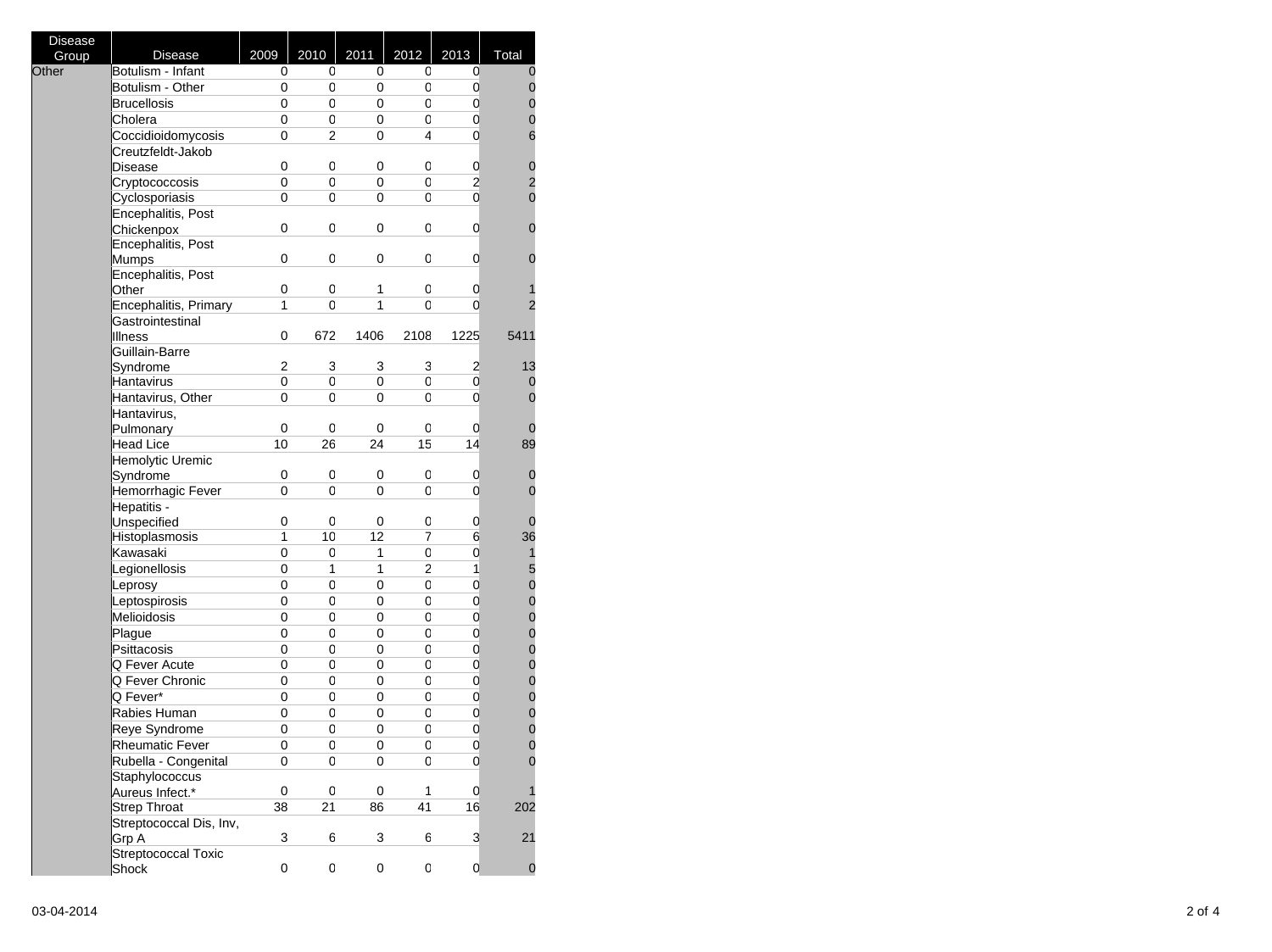| <b>Disease</b>      |                         |                           |                  |                         |                 |                |                                  |
|---------------------|-------------------------|---------------------------|------------------|-------------------------|-----------------|----------------|----------------------------------|
| Group               | <b>Disease</b>          | 2009                      | 2010             | 2011                    | 2012            | 2013           | Total                            |
| Other               | Streptococcus           |                           |                  |                         |                 |                |                                  |
|                     | pneumoniae, Drug        |                           |                  |                         |                 |                |                                  |
|                     | Resistant               | 5                         | 3                | 4                       | 4               | 4              | 20                               |
|                     | <b>Toxic Shock</b>      | 0                         | 0                | 0                       | 0               | 0              | $\boldsymbol{0}$                 |
|                     | Trachoma                | 0                         | 0                | 0                       | 0               | 0              | $\mathbf 0$                      |
|                     | Trichinosis             | 0                         | 0                | 0                       | 0               | 0              | $\mathbf{0}$                     |
|                     | Tularemia               | 0                         | 0                | 0                       | 0               | 0              | $\overline{0}$                   |
|                     | Unusual Outbreak or     |                           |                  |                         |                 |                |                                  |
|                     | Occurrence              | 13                        | 0                | 1                       | 2               | 1              | 17                               |
|                     | VISA                    | 0                         | 0                | 0                       | 0               | 0              | 0                                |
|                     | <b>VRSA</b>             | 0                         | 0                | 0                       | 0               | 0              | $\overline{0}$                   |
|                     | Vibriosis - Non         |                           |                  |                         |                 |                |                                  |
|                     | Cholera                 | 0                         | 0                | 1                       | 1               | 0              | $\overline{\mathbf{c}}$          |
|                     | Subtotal                | 74                        | 746              | 1545                    | 2194            | 1274           | 5833                             |
| <b>Rabies</b>       | Animal Bite             | 2                         | 4                | 1                       | 2               | 0              | 9                                |
|                     | Rabies Animal           | 1                         | 1                | $\overline{2}$          | 7               | $\mathbf{1}$   | 12                               |
|                     | Subtotal                | $\overline{\overline{3}}$ | $\overline{5}$   | 3                       | $\mathsf g$     | $\mathbf{1}$   | $\overline{21}$                  |
| STD                 | Chancroid               | 0                         | 0                | 0                       | 0               | 0              | $\overline{0}$                   |
|                     | Chlamydia (Genital)     | 353                       | 357              | 469                     | 439             | 448            | 2066                             |
|                     | Gonorrhea               | 55                        | 33               | 55                      | 32              | 37             | 212                              |
|                     | Granuloma Inguinale     | 0                         | 0                | 0                       | 0               | 0              | 0                                |
|                     | Lymphogranuloma         |                           |                  |                         |                 |                |                                  |
|                     | venereum                | 0                         | 0                | 0                       | 0               | 0              | 0                                |
|                     | Syphilis - Congenital   | 0                         | 0                | 0                       | 0               | 0              | $\mathbf{0}$                     |
|                     | Syphilis - Early Latent | 1                         | 0                | 6                       | 0               | $\overline{c}$ | $\frac{9}{0}$                    |
|                     | Syphilis - Late Latent  | 0                         | 0                | 0                       | 0               | 0              |                                  |
|                     | Syphilis - Late with    |                           |                  |                         |                 |                |                                  |
|                     | Manifestations          | 0                         | 0                | 0                       | 0               | 0              | $\mathbf{0}$                     |
|                     | Syphilis - Latent of    |                           |                  |                         |                 |                |                                  |
|                     | <b>Unknown Duration</b> | 0                         | 0                | 0                       | 0               | $\overline{a}$ | $\frac{2}{3}$                    |
|                     | Syphilis - Primary      | 1                         | 0                | 0                       | 0               | $\overline{a}$ |                                  |
|                     | Syphilis - Secondary    | 0                         | 3                | 3                       | $\overline{2}$  | $\mathbf{1}$   | 9                                |
|                     | Subtotal                | 410                       | 393              | 533                     | 473             | 492            | 2301                             |
| <b>Tuberculosis</b> | Mycobacterium -         |                           |                  |                         |                 |                |                                  |
|                     | Other                   | 0                         | 1                | 6                       | 8               | 9              | 24                               |
|                     | <b>Tuberculosis</b>     | 0                         | 1                | 0                       | 0               | 0              | 1                                |
|                     | Subtotal                | $\overline{0}$            | $\overline{2}$   | 6                       | 8               | 9              | 25                               |
| VPD                 | Chickenpox              |                           |                  |                         |                 |                |                                  |
|                     | (Varicella)             | 35                        | 23               | 18                      | 8               | 19             | 103                              |
|                     | Diphtheria              | 0                         | 0                | 0                       | 0               | 0              | 0                                |
|                     | H. influenzae Disease   |                           |                  |                         |                 |                |                                  |
|                     | - Inv.                  | 0                         | 1                | 0                       | 2               | 3              | 6                                |
|                     | Measles                 | 0                         | 0                | 0                       | 0               | $\mathbf 0$    | $\frac{0}{2}$                    |
|                     | Mumps                   | 1                         | 0                | 0                       | 1               | 0              |                                  |
|                     | Pertussis               | 48                        | 8                | 66                      | 15              | 29             | 166                              |
|                     | Polio                   | 0                         | 0                | $\mathsf 0$             | 0               | $\mathbf 0$    | $\mathbf 0$                      |
|                     | Rubella                 | 0                         | 0                | 0                       | 0               | $\mathbf 0$    |                                  |
|                     | Shingles                | 0                         | $\boldsymbol{2}$ | $\overline{\mathbf{c}}$ | 0               | $\overline{a}$ | $\begin{matrix}0\\6\end{matrix}$ |
|                     | Tetanus                 | 0                         | 0                | 0                       | 0               | $\mathbf 0$    | $\mathbf{0}$                     |
|                     | VZ Infection,           |                           |                  |                         |                 |                |                                  |
|                     | Unspecified             | 0                         | 6                | 5                       | 7               | 5              | 23                               |
|                     | Subtotal                | $\overline{84}$           | 40               | 91                      | $\overline{33}$ | 58             | 306                              |
| Vectorborne         | Dengue Fever            | $\pmb{0}$                 | 0                | $\pmb{0}$               | 0               | $\mathbf 0$    | 0                                |